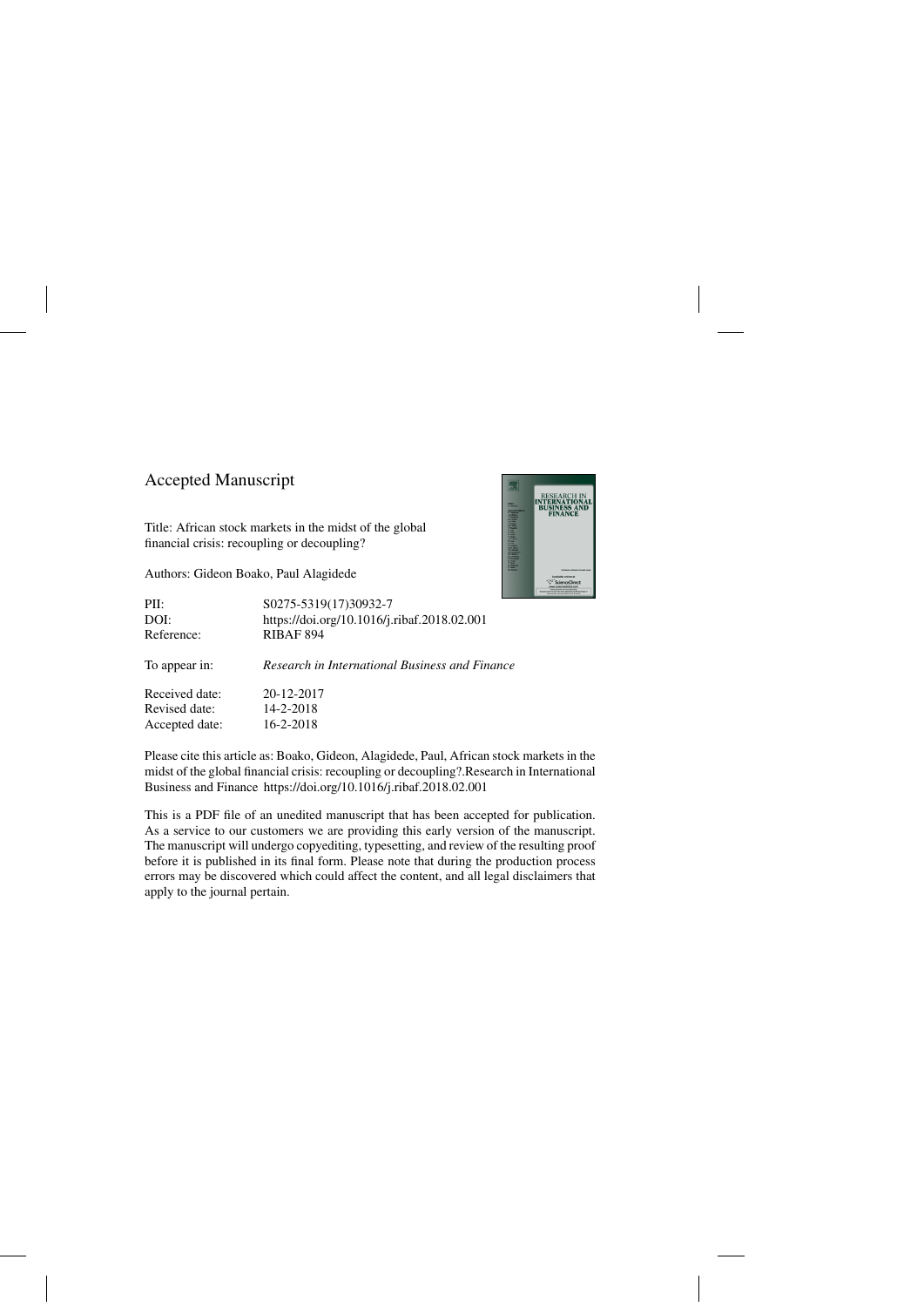### **Title: African stock markets in the midst of the global financial crisis: recoupling or decoupling?**

Gideon Boako*a\** and Paul Alagidede*<sup>a</sup>*

*<sup>a</sup>Department of Accounting and Finance,* Kwame Nkrumah University of Science and Technology – Kumasi, Ghana.

*<sup>b</sup>***Wits Business School**, 2 ST David's Place, University of the Witwatersrand Graduate School of Business, P. O BOX 98 Parktown, Johannesburg 2193 South Africa.

*a,b*African Finance and Economics Consult (AFEC) – Johannesburg, South Africa

**Corresponding author:** Dr. Gideon Boako – Director of Training, African Finance & Economics Consult (AFEC), Johannesburg-South Africa; email: gboako@gmail.com, Tel: +233242137523 E-mails: Gideon Boako – gboako@gmail.com; Paul Alagidede - paul.alagidede@wits.ac.za

## **African stock markets in the midst of the global financial crisis: recoupling or decoupling?**

#### **Abstract**

This paper examines whether African equity markets decoupled or recoupled from the 2008-2009 Global Financial Crisis (GFC) and analyzes the implications of that for shocks spillover. We use an asset pricing model that allows for volatility spillovers pre-, during-, and post- the GFC and model recoupling (decoupling) as the propagation (no propagation) of shocks. Our results indicate increased correlation between African stock markets on one hand and the regional and global markets on the other hand during the crisis, with the correlation more regionally driven than globally. Spillover of shocks around 2008-2009 occurred mainly from North Africa, Southern Africa, West Africa, and other emerging markets. The Southern African regional market was the most influential in propagating shocks to other African markets. The South Africa and Nigeria markets are identified as the most responsive to regional shocks contagion during the crisis. We further report that regional markets do not only propagate their own shocks but also shocks intercepted from global markets. The results suggest African equity markets potential decoupling from global shocks than regional shocks during the crisis. We cautiously infer that the evidence of higher regional than global spillover effects may reflect the degree of regional integration, real sector linkages, as well as levels of openness among countries. Trephroman of Section and Contact Transfer Contact Trephroman Conversary of Section Technology – Kunnai. The Window Head Property of the Winvarterstand Graduate School of Ministers School of 25 David's Place, Universal Bus

**Keywords:** Recoupling/decoupling; shocks spillover; African stocks; CAPM; regional integration.

*JEL*: A1,G10, E

#### **1. Introduction**

Financial markets are becoming highly integrated through the globalization process, however, in emerging markets (particularly Africa) evidence abounds on the partial segmentation of equity markets globally and regionally (see Alagidede, 2010; Kodongo and Kalu, 2011; Ntim, 2012; Chinzara and Kambadza, 2014, Oloko, 2017) and low liquidity levels of financial systems (example, Hearn and Piesse, 2013, Hearn, 2014a, b; Ntim, 2012). Among the many studies examining integration of African equity markets, Daryl and Biekpe (2003) and Wang et al., (2003) focused on the integration of African stock markets during and after the Asian crisis of 1997. Alagidede (2010), Agyei-Ampomah (2011) studied the link between African stock exchanges. Mensah and Alagidede (2017) and Boako and Alagidede (2017) applied various copula specifications to examine the integration and shocks spillovers of African stock markets and their